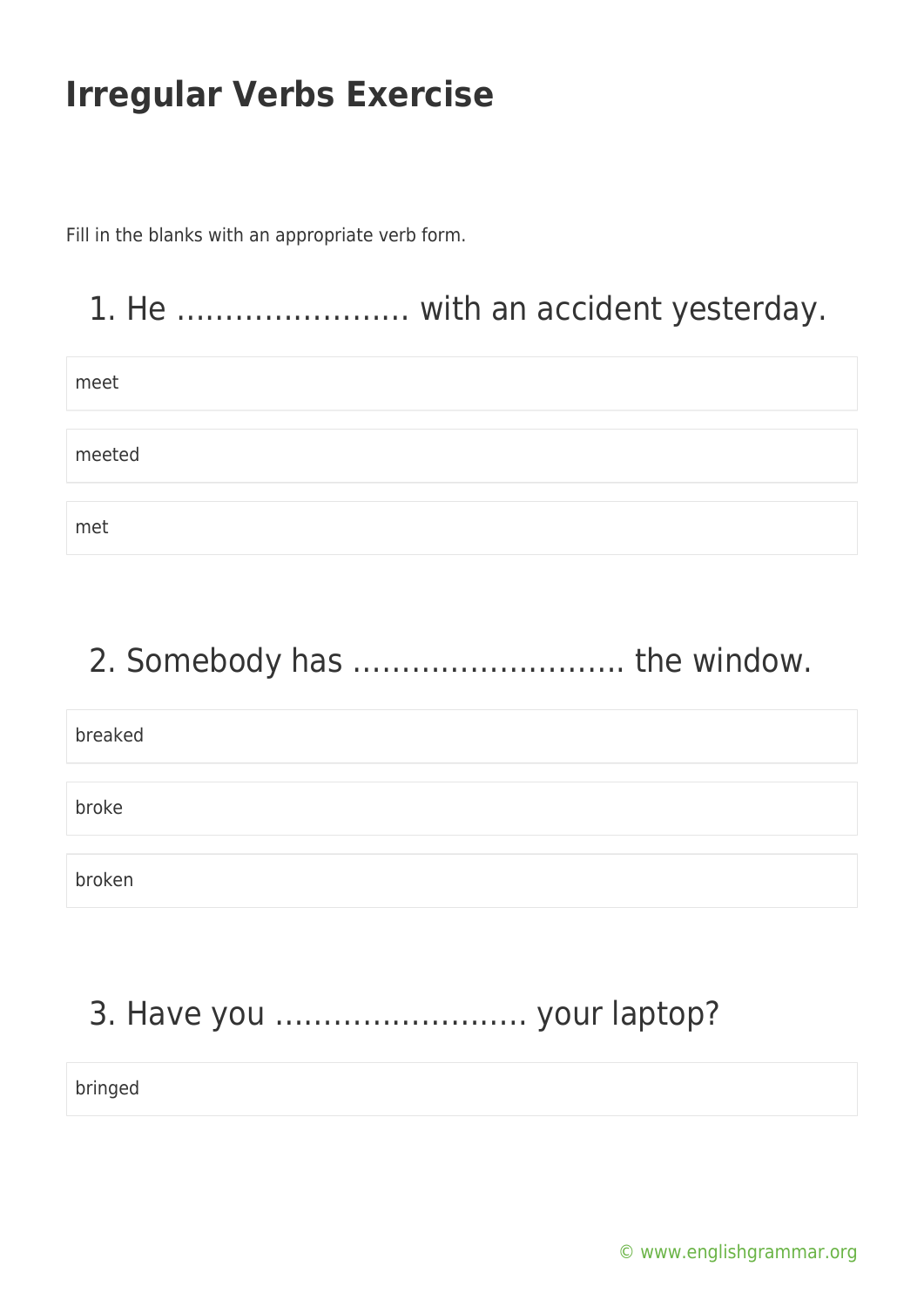brought bring

## 4. You are the ……………………….. one.

choosed choosen chosen

#### 5. I ………………………… my cat last month.

| losed  |  |  |
|--------|--|--|
|        |  |  |
| lost   |  |  |
|        |  |  |
| loosed |  |  |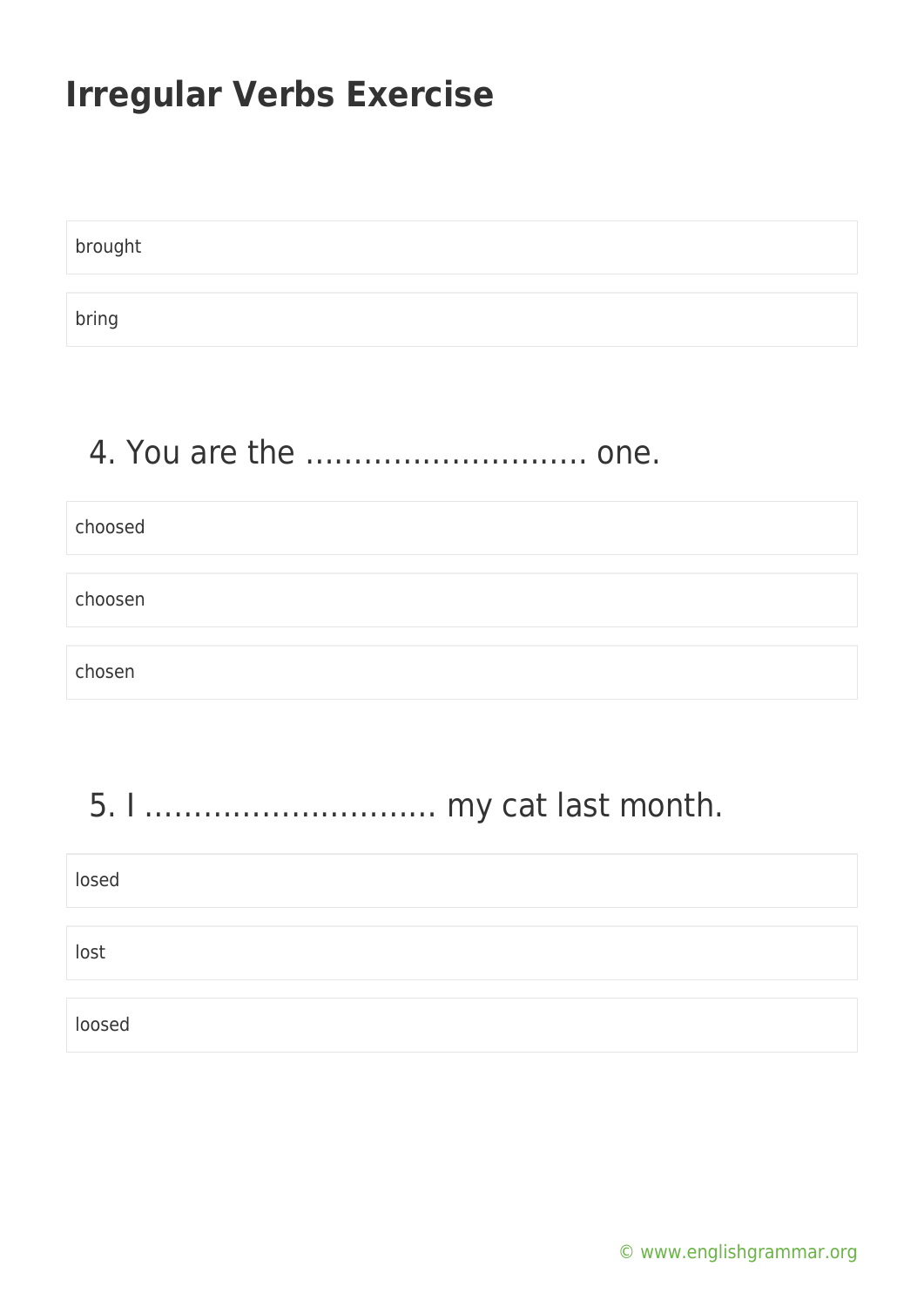## 6. Have you ……………………… that novel?

| read   |  |  |  |
|--------|--|--|--|
|        |  |  |  |
| readed |  |  |  |
|        |  |  |  |
| red    |  |  |  |

#### 7. The guests have ……………………….

| come  |  |
|-------|--|
|       |  |
| came  |  |
|       |  |
| comed |  |

#### 8. The birds …………………………. away.

| flyed |  |
|-------|--|
| flew  |  |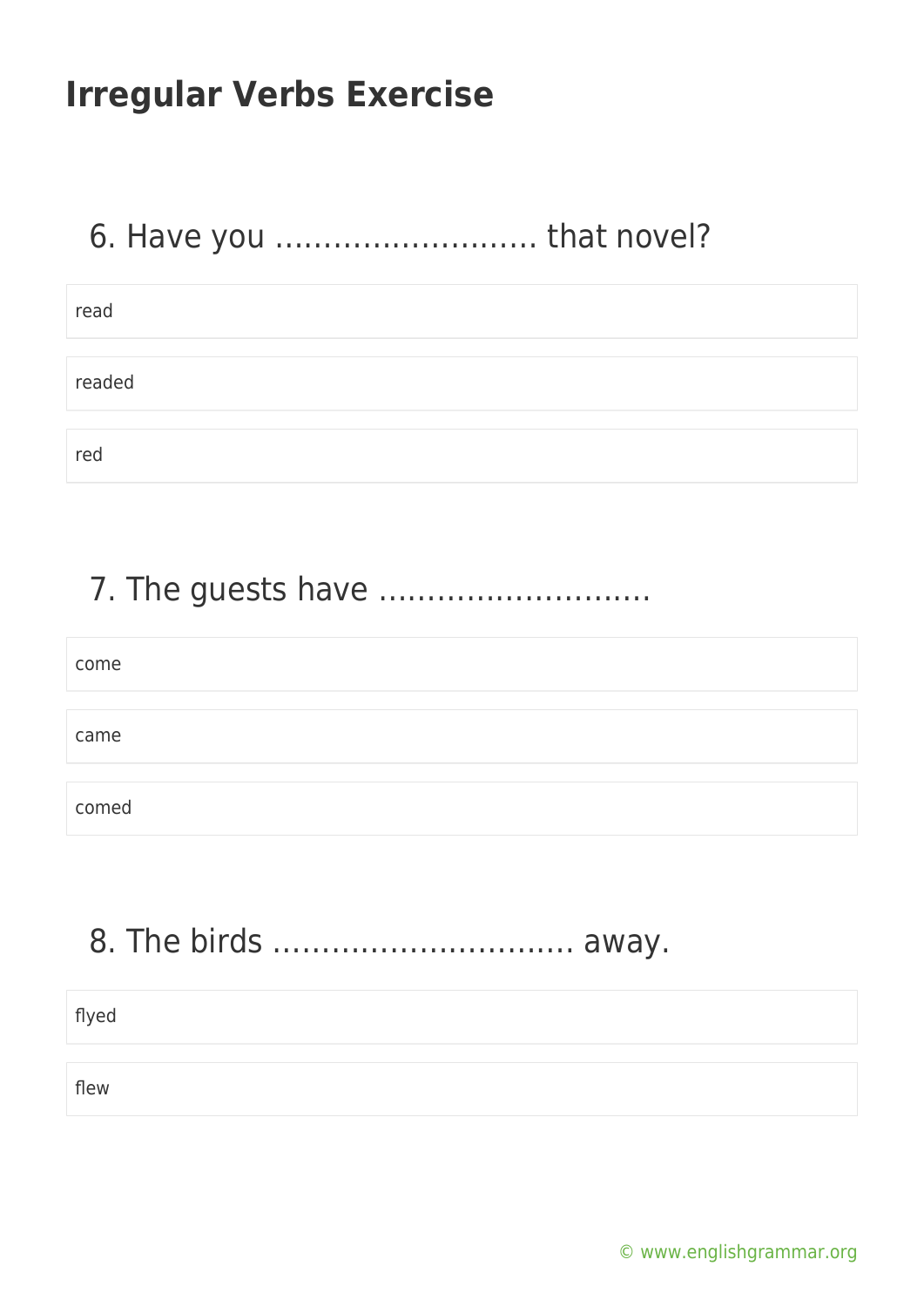flown

#### 9. Who …………………….. Red Cross?

| found   |  |  |
|---------|--|--|
| founded |  |  |

#### 10. I have ……………………….. my missing cat.

| found   |  |  |
|---------|--|--|
|         |  |  |
| finded  |  |  |
|         |  |  |
| founded |  |  |

# 11. She ……………………….. from her seat.

rised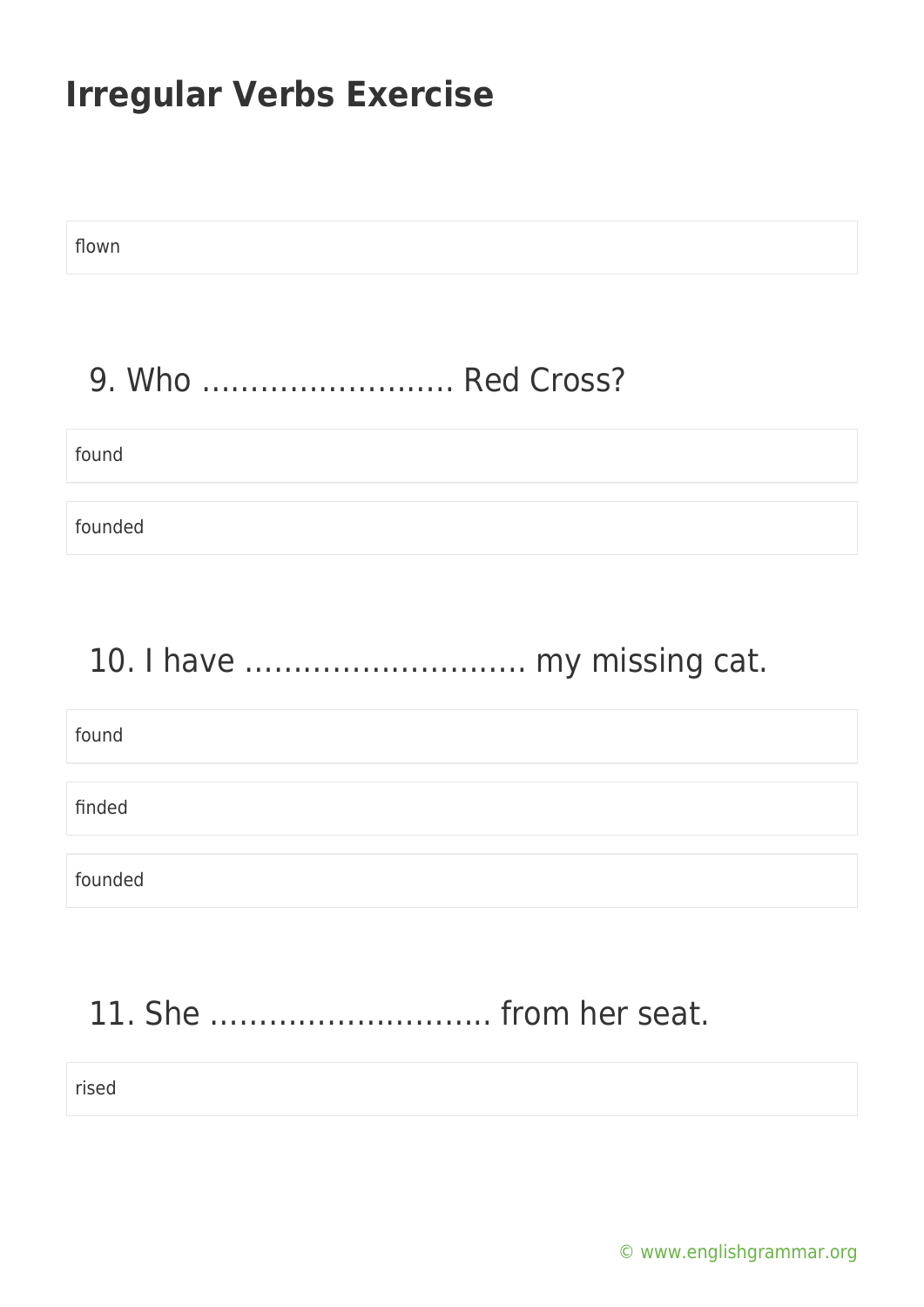risen rose

#### 12. She ……………………… up the phone.

hang hung hanged

#### Answers

He met with an accident yesterday. Somebody has broken the window. Have you brought your laptop? You are the chosen one. I lost my cat last month. Have you read that novel? The guests have come. The birds flew away. Who founded Red Cross? I have found my missing cat.